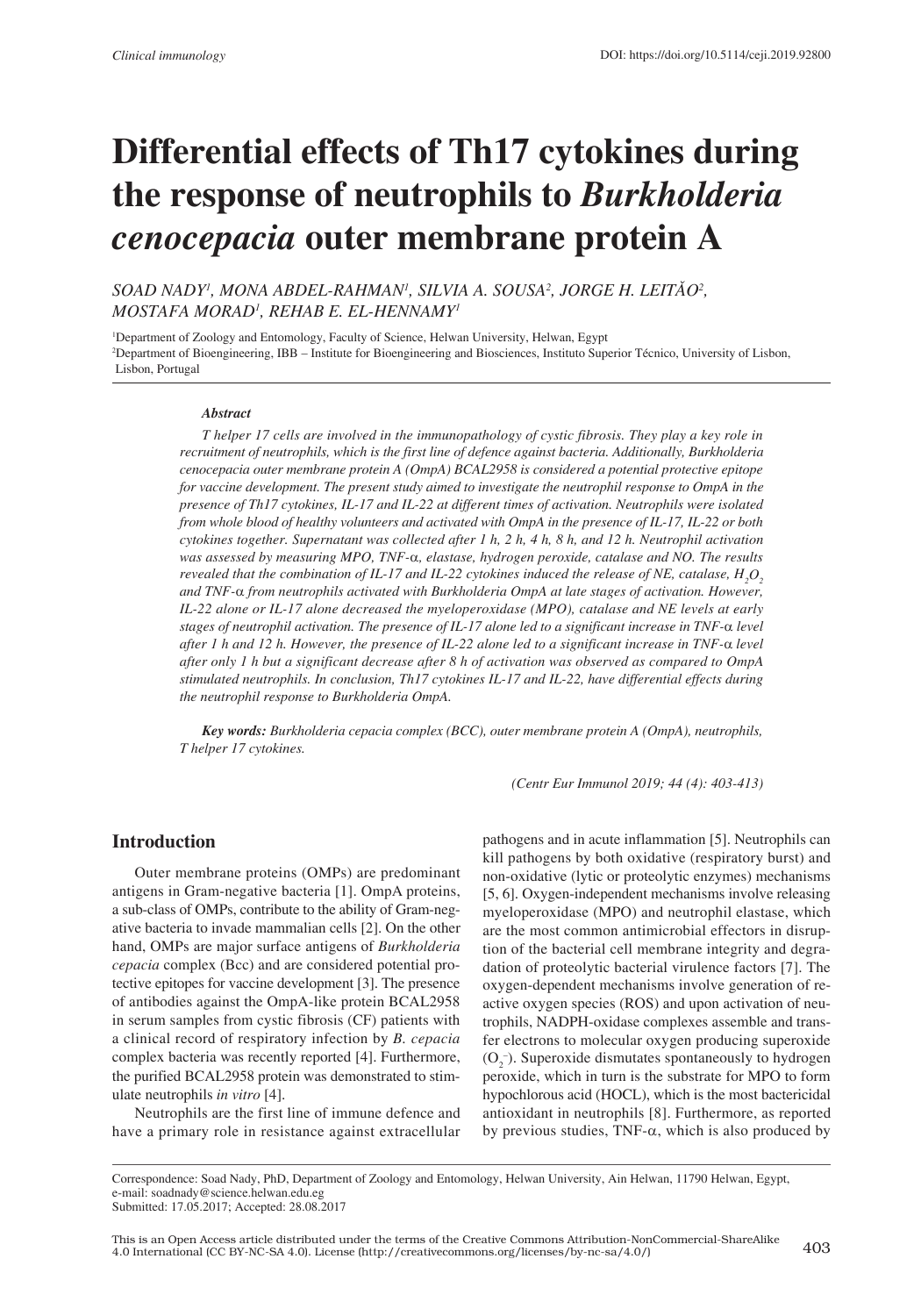neutrophils, plays one of the major biological roles in the host defence against bacterial, viral and parasitic infections [9, 10].

Recently, T helper 17 (Th17) cells were reported to play a key role in the host defence against extracellular microbes such as bacteria and fungi, as well as other inflammatory responses [11]. Th17 cells secrete mainly interleukin-17 (IL-17) and IL-22 [12]. Recent studies reported that Th17 cells can orchestrate the neutrophil response against extracellular bacteria [13]. Additionally, IL-17A is reported to recruit neutrophils during the chronic inflammatory response in lung disorders but its effect on neutrophil activity is controversial [14].

In CF, pulmonary disease is the major cause of morbidity and mortality and is caused by a vicious cycle of infection and inflammation and dysregulation of cytokines [15]. Th17 cytokines have been linked to the pulmonary exacerbations and neutrophilia in CF disease [16]. Little is known about the direct effect of Th17 cytokines on neutrophil activity. The aim of the present study was to investigate the functional activity of neutrophils during their response to *B. cenocepacia* OmpA in the presence of Th17 cytokines IL-17 and IL-22 after different times of activation.

## **Material and methods**

#### **Purification of OmpA-like protein**

The *Burkholderia cenocepacia* J2315 BCAL2958 outer membrane protein A (OmpA) used in this study was produced and purified by affinity chromatography as previously described by Sousa *et al.* (2016).

#### **Subjects**

The blood samples of 10 adult healthy male volunteers (mean age  $30 \pm 5$  years) were collected. Participants were among a group of controls of an ongoing study (STDF, 1814) approved by the research ethics committee of Cairo University. All participants gave informed consent before participation in the study.

## **Isolation and purification of neutrophils from whole blood**

Neutrophils were isolated from EDTA anti-coagulated venous blood as described previously [6] with some modifications. Briefly, the blood was centrifuged using a Ficoll Hypaque (Amersham Pharmacia, Piscataway, NJ) density gradient at  $400 \times g$  for 25 min to remove the mononuclear cells. Then, red blood cells (RBCs) were lysed using ACK lysis buffer (Sigma, St. Louis, MO). Resulting neutrophil preparations were > 98% pure as assessed by flow cytometry. More than 95% of the neutrophils were viable as measured by trypan blue. Purified neutrophils were washed and re-suspended in DMEM medium (Sigma, St. Louis, MO) at the appropriate concentration.

## **Activation of neutrophils with OmpA in the presence of Th17 cytokines**

Isolated neutrophils  $(1x10<sup>5</sup>$  cells/well) were activated with OmpA (2 µg/ml, as optimized) in the presence or absence of Th17 cytokines, IL-17 (125 pg/ml, as optimized) and IL-22 (300 pg/ml, as optimized). 100 ng/ml [17] lipopolysaccharide (Sigma-Aldrich, Germany) was used as a positive control. Supernatant was collected after 1 h, 2 h, 4 h, 8 h, and 12 h for measuring MPO, TNF-α, elastase, hydrogen peroxide and catalase using ELISA as well as NO by Griess reagent. Non-stimulated neutrophils were used as negative controls.

#### **Measurements of neutrophil mediators**

#### *Nitric oxide*

Nitric oxide was assessed using Griess reagent according to [18].

# *Hydrogen peroxide (H<sub>2</sub>O<sub>2</sub>)*

Hydrogen peroxide  $(H_2O_2)$  was measured using a colorimetric kit (Bio-diagnostic, Egypt) according to [19].

#### *Catalase*

Catalase was measured using a colorimetric kit (Biodiagnostic, Egypt) according to [19].

#### *ELISA measured mediators*

Human myeloperoxidase, tumour necrosis factor-α and neutrophil elastase were measured using an MPO ELISA kit (Booster Immuno-reader, USA), human TNF-α ELISA kit (Booster Immuno-reader, USA) and elastase ELISA kit (ASSAY PRO, USA), respectively, according to the manufacturer's instructions.

#### **Statistical analysis**

Statistical analysis was performed using Graph Pad Prism software. ANOVA was used to analyse the data among different treatments at each time point. The data obtained were represented as mean ±SD. Results with a *p* value < 0.05 were considered significant.

## **Results**

In our previous study, the effect of *Burkholderia cenocepacia* OmpA on normal neutrophils as compared to non-activated neutrophils was reported [4]. In the current study, the effect of Th17 cytokines on neutrophils stimulated with OmpA was investigated and compared to neutrophils activated with OmpA alone.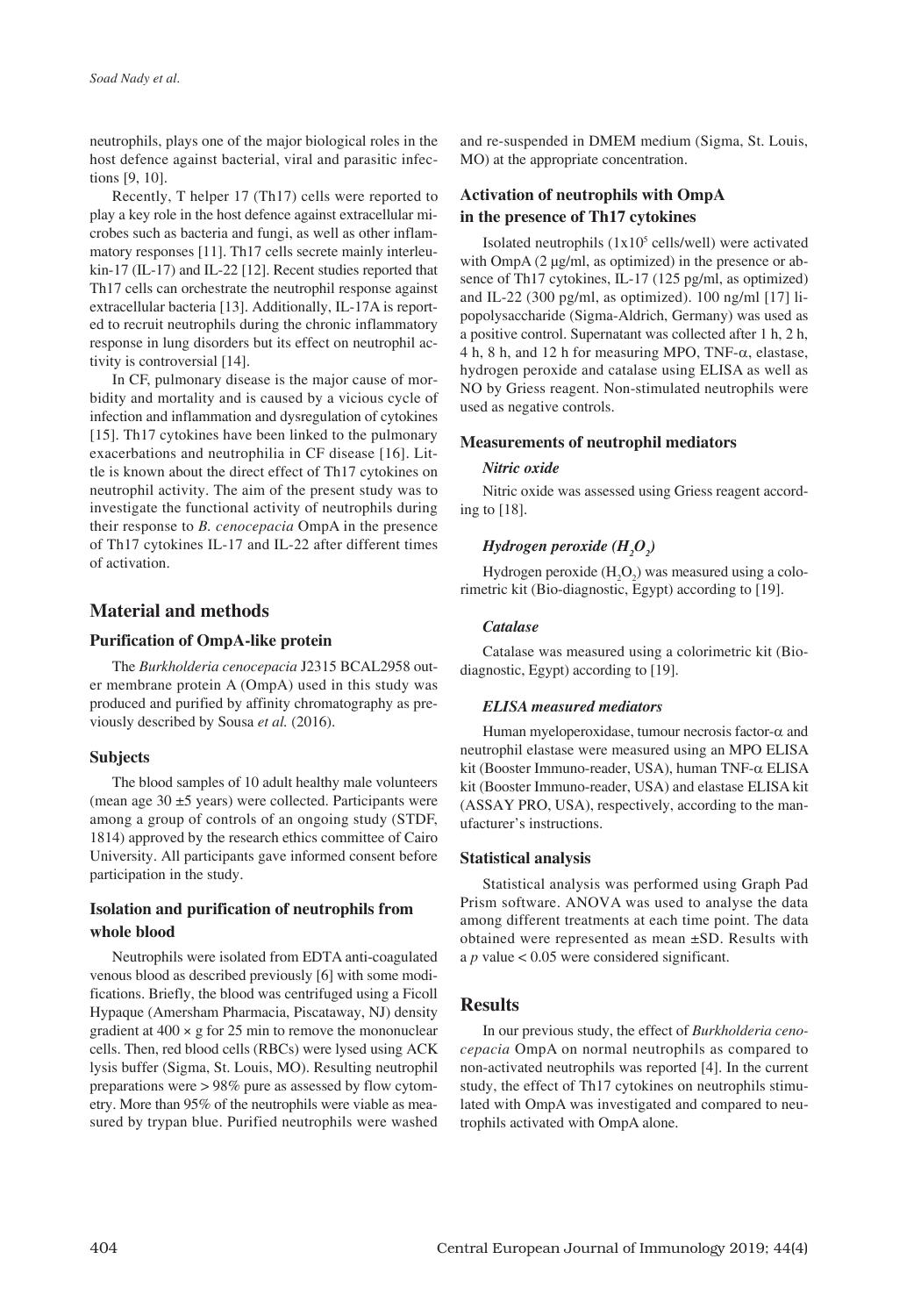## **Effect of** *Burkholderia cenocepacia* **OmpA on tumour necrosis factor-alpha (TNF-**α**) released from neutrophils in the presence of Th17 cytokines**

Stimulation of neutrophils with OmpA in the presence of IL-17 induced a significant ( $p = 0.0269$  and  $p = 0.0299$ ) increase in TNF- $\alpha$  level after 1 h and 12 h respectively as compared to those activated with OmpA alone (Fig. 1A). However, in the presence of IL-22 a significant ( $p = 0.0384$ ) increase in TNF- $\alpha$  level after 1 h but significant ( $p = 0.0355$ ) decrease after 8 h of activation were observed as compared to OmpA stimulated neutrophils (Fig. 1B). A significant ( $p = 0.0198$  and  $p = 0.0453$ ) increase in TNF- $\alpha$  level after 1 h and 12 h respectively were observed in the presence of both IL-17 with IL-22 as compared to OmpA activated neutrophils (Fig. 1C).

## **Effect of** *Burkholderia cenocepacia* **OmpA on elastase released from neutrophils in the presence of Th17 cytokines**

Neutrophils stimulated with OmpA in the presence of both cytokines together showed a significant increase in the concentration of elastase after 1 h and 12 h  $(p = 0.0178)$ and  $p = 0.0249$  respectively) as compared to OmpA alone stimulated neutrophils (Fig. 2C).

In contrast, as compared to OmpA activated neutrophils a significant decrease  $(p = 0.0280)$  in elastase level was observed in the presence of IL-22 after 4 h (Fig. 2B). However, no significant change in elastase level was observed in the presence of IL-17 (Fig. 2A).

## **Effect of** *Burkholderia cenocepacia* **OmpA on catalase released from neutrophils in the presence of Th17 cytokines**

As shown in Fig. 3A, in the presence of IL-17, there was a significant decrease  $(p < 0.05)$  in the concentration of catalase produced by neutrophils activated with OmpA after 1 h, 2 h, 4 h and 12 h but an increase after 8 h  $(p < 0.05)$ . Also, presence of IL-22 induced a significant decrease after 1 h, 2 h and 4 h as compared to OmpA activated neutrophils (Fig. 3B). Similar to the effect of IL-17 alone, presence of both cytokines, IL-17 with IL-22, induced a significant decrease in catalase level after 1 h,



 $\Box$  Omp A  $\Box$  IL-17 + IL-22  $\Box$  Omp A + IL-17 + IL-22



**Fig. 1.** Effect of *Burkholderia cenocepacia* outer membrane protein A on tumour necrosis factor-alpha released from neutrophils in the presence of Th17 cytokines; IL-17 (**A**), IL-22 (**B**) and both IL-17 plus IL-22 (**C**). Bars represent mean ±SD of 8 experiments. \* significant different as compared to OmpA at *p* < 0.05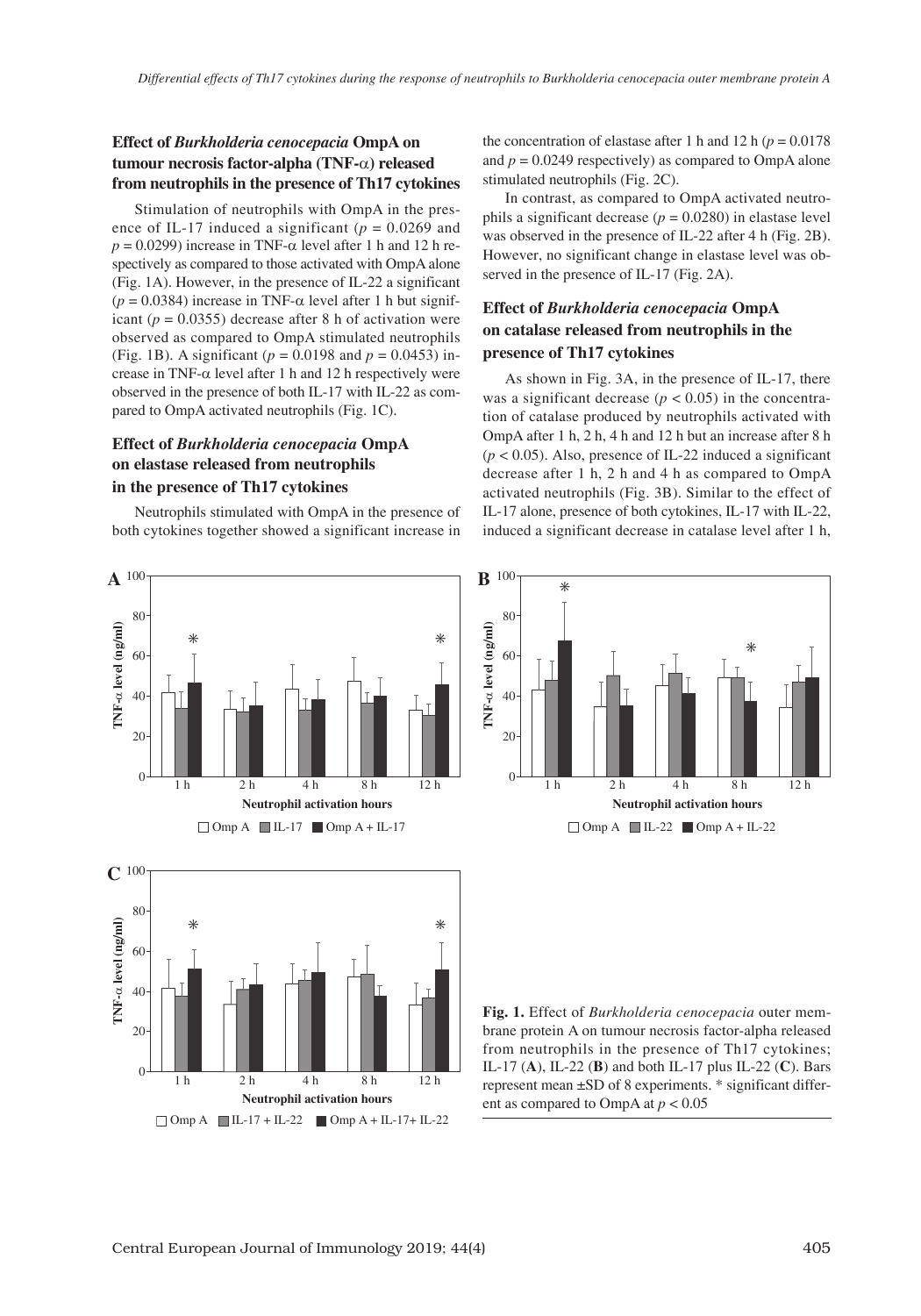

2 h, 4 h and 12 h but a significant increase ( $p < 0.05$ ) after 8 h as compared to OmpA activated neutrophils (Fig. 3C).

## **Effect of** *Burkholderia cenocepacia* **OmpA on myeloperoxidase (MPO) released from neutrophils in the presence of Th17 cytokines**

The release of MPO from neutrophils stimulated with OmpA decreased after 2 h significantly  $(p = 0.0225$  and  $p = 0.0189$  respectively) in the presence of IL-17 alone (Fig. 4A) or IL-22 alone (Fig. 4B) as compared to OmpA activated neutrophils. However, no significant change in MPO level was observed in the presence of IL-17 with IL-22 (Fig. 4C).

## **Effect of** *Burkholderia cenocepacia* **OmpA**  on hydrogen peroxide (H<sub>2</sub>O<sub>2</sub>) released from **neutrophils in the presence of Th17 cytokines**

There were no significant changes in  $H_2O_2$  production by neutrophils activated with OmpA in the presence of IL-17 alone or IL-22 alone (Figs. 5A and B). However, in the presence of both cytokines together a significant



**Fig. 2.** Effect of *Burkholderia cenocepacia* outer membrane protein A on elastase released from neutrophils in the presence of Th17 cytokines; IL-17 (**A**), IL-22 (**B**) and both IL-17 plus IL-22 (C). Bars represent mean ±SD of 8 experiments. \* significant different as compared to OmpA at  $p < 0.05$ 

 $(p = 0.0465)$  level of hydrogen peroxide was observed after 8 h of neutrophil activation with OmpA as compared to neutrophils activated with OmpA without cytokines (Fig. 5C).

## **Effect of** *Burkholderia cenocepacia* **OmpA on nitric oxide (NO) released from neutrophils in the presence of Th17 cytokines**

There were no significant changes in NO production by neutrophils activated with OmpA in the presence of IL-17, IL-22 or both cytokines together as compared to OmpA activated neutrophils (Fig. 6).

#### **Discussion**

Respiratory infections caused by bacteria of the *Burkholderia cepacia* complex (Bcc) are life-threatening to cystic fibrosis patients and no vaccines are available to prevent these devastating infections [20]. Colonization by Bcc usually occurs on the respiratory mucosa, so development of a mucosal vaccine may be of a great value, as this route of vaccination is associated with both mucosal and systemic immunity [3, 21]. OMPs are major surface antigens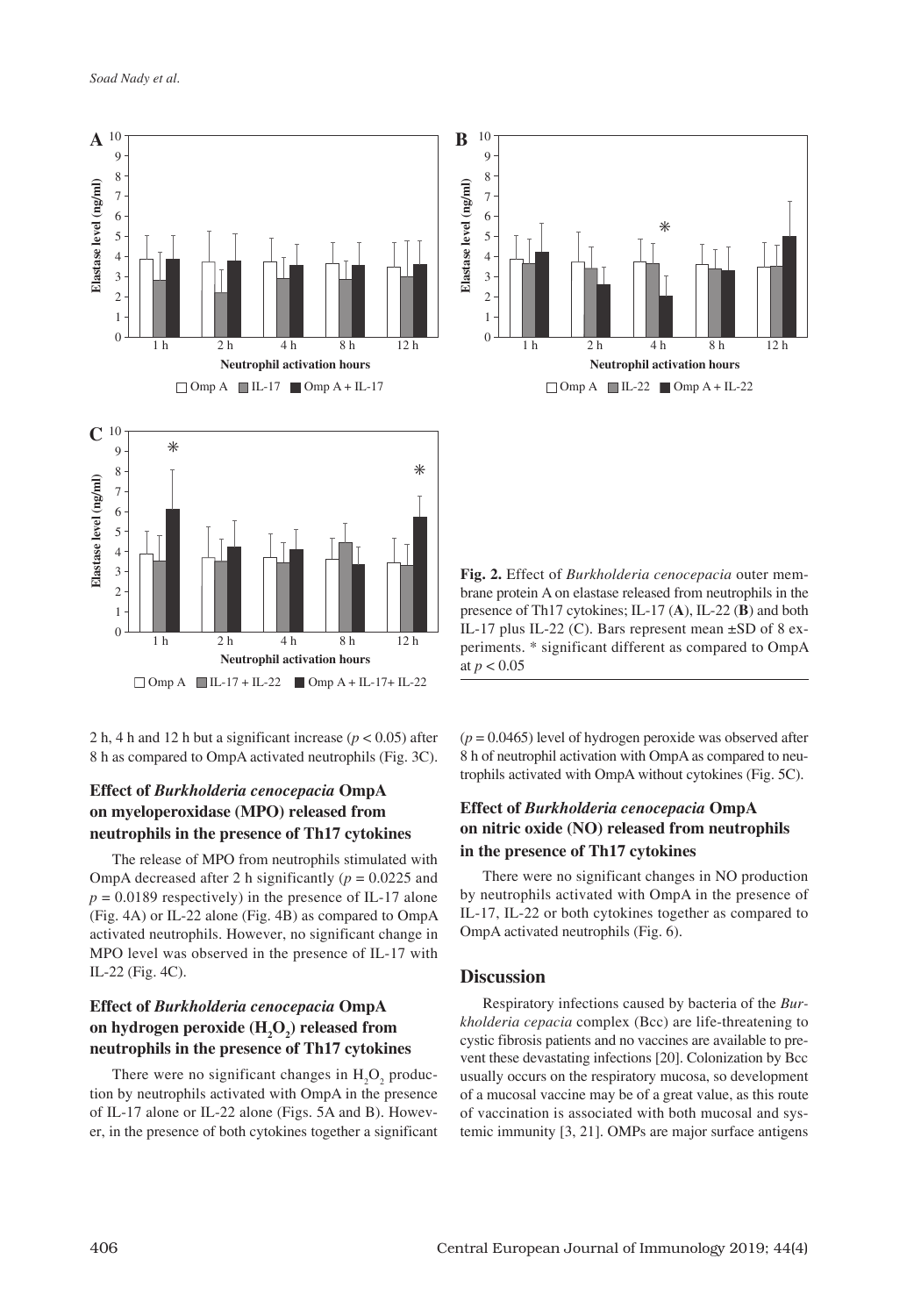



brane protein A on catalase released from neutrophils in the presence of Th17 cytokines; IL-17 (**A**), IL-22 (**B**) and both IL-17 plus IL-22 (**C**). Bars represent mean ±SD of 8 experiments. \* significant different as compared to OmpA at *p* < 0.05

**Fig. 3.** Effect of *Burkholderia cenocepacia* outer mem-

of Bcc and are considered potential protective epitopes for vaccine development [3].

Neutrophils are essential components in the body's innate immune defence and play a crucial role in phagocytosis and subsequent destruction of invading microorganisms [22]. In cystic fibrosis, inflammation is caused by persistent bacterial infections in the lung and is characterized by the persistent infiltration of massive numbers of neutrophils, which leads to lung injury [14]. Recently, Th17 cells were reported to play a role in neutrophil function during the response to extracellular bacteria [23].

To accomplish bacterial killing, neutrophils utilize their powerful antibacterial mediators consisting of toxic ROS and antibacterial proteins [24]. Neutrophil-derived ROS are produced by the action of NADPH oxidase, a membrane-bound enzyme complex that ferries electrons from cytoplasmic NADPH across the membrane to molecular oxygen that is converted into superoxide anion  $(O_2^-)$ , which rapidly dismutates to oxygen and hydrogen peroxide  $(H_2O_2)$  according to the reaction  $2O_2^- + 2H^+ \rightarrow O_2 + H_2O_2$ [25]. Once  $H_2O_2$  is formed, it can be involved in many reactions that enhance its toxicity [26].

In the present study, neither IL-17 nor IL-22 cytokines had a significant effect on peroxide production by neutrophils after all activation times. These results are in agreement with those of Pelletier *et al.* [23] who found that IL-17 has no effect on peroxide production by neutrophils activated with formyl-methionyl-leucyl phenylalanine (fMLP) for up to 2 h of activation. Regarding IL-22, some previous studies [21, 27] indicate its involvement in the response against bacterial infections by inducing the release of other innate immune mediators, which may augment our finding.

Catalase is one of the key antioxidant enzymes involved in the protection against immune infection and oxidative stress [28]. Phagocytic neutrophils usually produce catalase under heavy oxidative stress resulting from high levels of hydrogen peroxide. Catalase is produced to protect phagocytic neutrophils and tissues against oxidative damage by  $H_2O_2$ . Catalase represents the first mechanism which can decompose  $H_2O_2$  into water and oxygen according to the reaction;  $2H_2O_2 \rightarrow 2H_2O + O_2$  [29].

The results of the current study revealed that catalase release was decreased in the presence of Th17 cytokines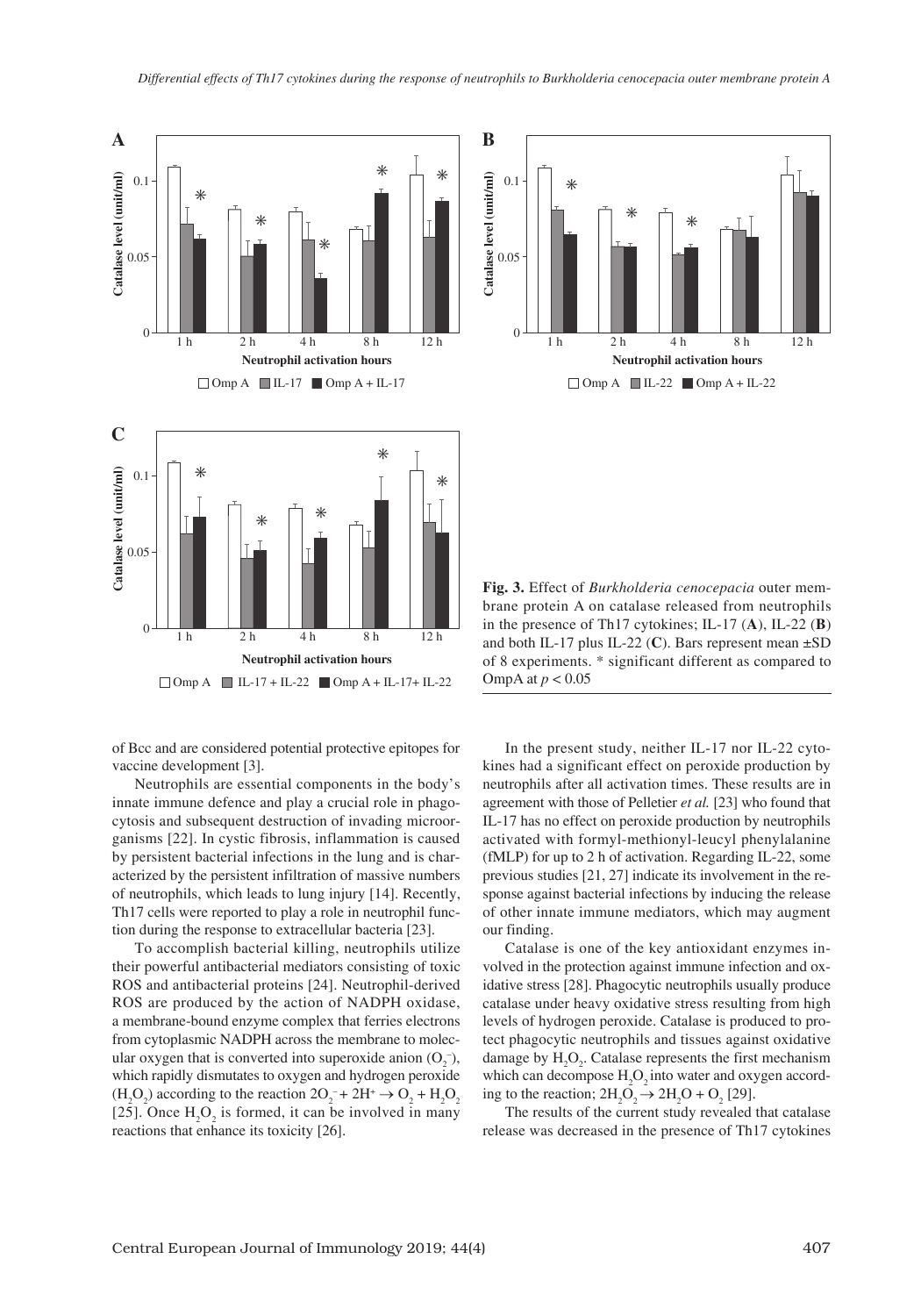

**MPO level (ng/ml)** 3 2.5 2 1.5 1 0.5  $\Omega$ 1 h 2 h 4 h 8 h 12 h 1 h 2 h 4 h 8 h 12 h **Neutrophil activation hours Neutrophil activation hours**

brane protein A on myeloperoxidase released from neutrophils in the presence of Th17 cytokines; IL-17 (**A**), IL-22 (**B**) and both IL-17 plus IL-22 (**C**). Bars represent mean ±SD of 8 experiments. \* significant different as compared to OmpA at *p* < 0.05

**Fig. 4.** Effect of *Burkholderia cenocepacia* outer mem-

(IL-17, IL-22 or both cytokines) after 1 h, 2 h, 4 h and 12 h as compared to those observed in the absence of cytokines. However, an increase in the concentration of catalase was observed in the presence of IL-17 and both IL-17 and IL‑22 together after 8 h as compared to OmpA stimulated neutrophils. This increase was parallel to the increase of  $H_2O_2$  level observed almost around the same time point of neutrophil activation especially in the presence of both IL-17 and IL‑22. These results may indicate that Th17 cytokines at certain time points of activation have an inflammatory role in the neutrophil response and they have a protective role at other time points depending on other mediators released to the microenvironment during the response.

These observations are supported by the study of Klebanoff *et al.* [30], who found that enzymes such as catalase, which consumes  $H_2O_2$ , can protect certain organisms from the toxic effect of neutrophils *in vitro*. Additionally, Jansen *et al.* [26] indicated that upon infection of *Caenorhabditis elegans*, *S. pyogenes* produces hydrogen peroxide that can kill the host, but catalase production by the host protects the host from such killing. Moreover, the oxidative pathway involves release of nitric oxide (NO), which is generated either by the constitutively expressed enzymes nitric oxide synthase (NOS)-1 and NOS-3 or the induced enzyme NOS-2. NOS-2 is not expressed in naive cells but is induced by immunological stimuli such as bacterial lipopolysaccharide (LPS) or cytokines such as tumour necrosis factor (TNF)- $\alpha$  [31].

A few studies have discussed the role of different cytokines in nitric oxide production from neutrophils. For instance, stimulation of neutrophils with a mixture of interleukin 1 (IL-1), TNF- $\alpha$  and interferon gamma (IFN-γ) was reported to possibly enhance iNOS mRNA and protein, one of the enzymes responsible for NO production [32].

In the present study, neither the individual cytokine IL-17 nor IL-22 induced NO production by neutrophils activated with OmpA throughout the different activation times, which suggests that these cytokines did not enhance the inducible NO synthase mRNA production. These results may also provide an explanation for the raised inflammatory and damage effects for the presence of Th17 cell cytokines in many diseases such as cystic fibrosis and lung disease [33]. Lack of NO production was associated with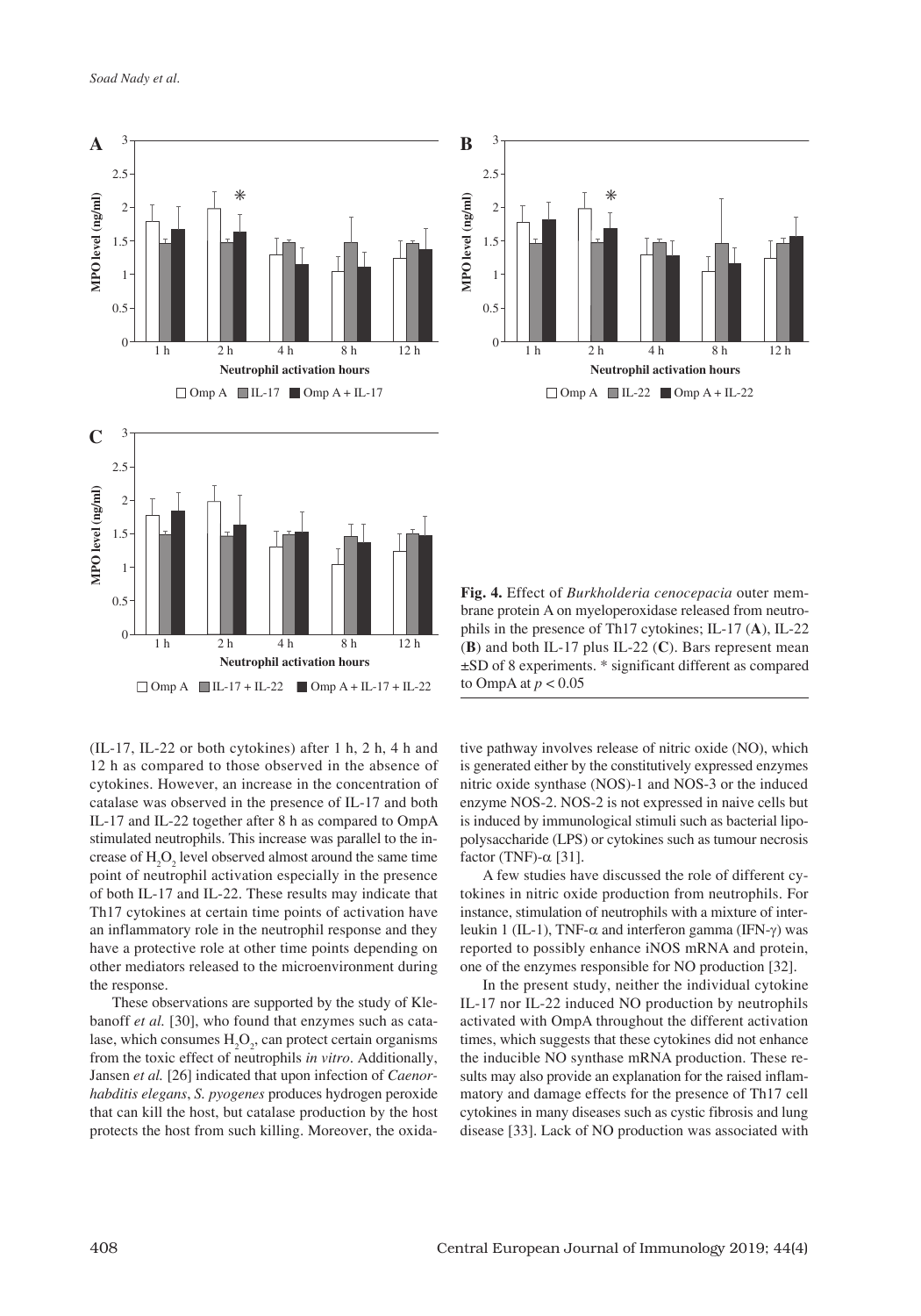

extensive damage, including increased bacterial growth, increased apoptosis, and the exacerbation of histopathological characteristics in mouse livers infected with *Salmonella enterica* serovar Typhimurium [34]. NO can be used in killing of pathogenic bacteria, including *Burkholderia mallei*, *B. cepacia,* and *Pseudomonas aeruginosa* [35].

In contrast to the current results, a recent study demonstrated that cytokine-treated human neutrophils contain iNOS mRNA and protein that produces nitrotyrosine around ingested bacteria, most likely from the production of peroxynitrite, a highly reactive anion that may contribute to microbial and tissue killing [30]. Additionally, peroxynitrite may be involved in induction of apoptosis in isolated human neutrophils [36].

It is well known that neutrophil azurophilic granules contain a rich supply of the green haem enzyme myeloperoxidase, which in combination with  $H_2O_2$  and chloride constitutes a potent anti-microbial system [37]. The results of the present study showed a significant decrease of MPO activity in the presence of IL-17 alone or IL-22 alone after 2 h as compared to OmpA stimulated neutrophils.

Several studies suggest that MPO can attack bacteria in different ways. MPO oxidizes or halogenates various



**Fig. 5.** Effect of *Burkholderia cenocepacia* outer membrane protein A on hydrogen peroxide released from neutrophils in the presence of Th17 cytokines; IL-17 (**A**), IL-22 (**B**) and both IL-17 plus IL-22 (**C**). Bars represent mean ±SD of 8 experiments. \* significant different as compared to OmpA at  $p < 0.05$ 

bacterial molecules. The bacterial wall might be the major target, which affects pathways associated with bacterial growth, such as energy production and DNA synthesis [38]. MPO might also contribute to the efficient killing by neutrophils by acting in conjunction with other antimicrobial molecules such as neutrophil elastase, which degrades the outer membrane proteins of bacteria [22] and may allow MPO to diffuse intracellularly and generate reactive intermediates to target molecules essential for bacterial survival. So, MPO oxidation of bacterial membrane proteins may enhance their degradation by NE [39]. Therefore, the inhibitory effect of IL-17 and IL-22 on MPO production by neutrophils activated with *Burkholderia* OmpA in the current study may be another cause of the pathological effects in CF patients infected with Bcc.

The other pathway of neutrophils to kill the invading microbes is the non-oxidative pathway that involves antibacterial proteins such as NE. *In vitro* studies showed that NE–/– neutrophils exhibited less killing activity than NE+/+ neutrophils [40]. A central role in the pathophysiology of CF has been attributed to NE; it causes a significant damage to the CF airway by degrading nearly all the structural proteins of the lung, including elastin, collagen type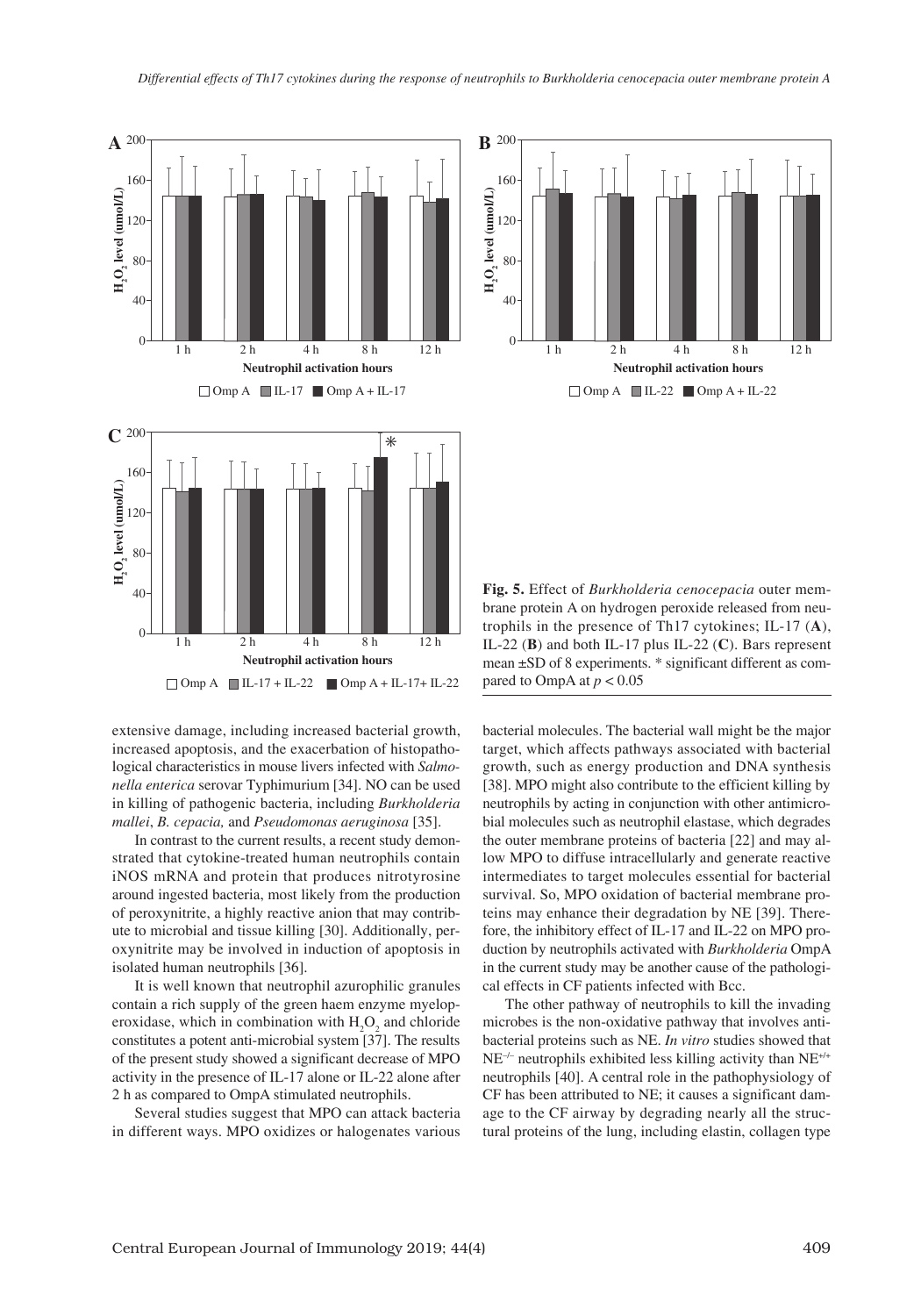



I–IV, fibronectin and proteoglycans [15]. Previous studies showed the importance of NE involvement in bacterial killing, but it also causes a defective role in the structural proteins of the lung [40-42].

Many studies have reported the antibacterial role of MPO and neutrophil elastase but few studies have investigated the effect of Th17 cytokines on MPO and NE release by neutrophils [13, 43, 44]. IL-17 is reported to play a central role in pulmonary host defence by recruiting and inducing the activity of neutrophils in the bronchoalveolar space [14]. IL-17 was also shown to potentially increase in association with neutrophilic inflammation and mucus excess, the two marked characteristics of CF lung disease, as well as dysregulation of acquired immunity [13, 43, 44].

The results of the present study revealed that IL-22 caused a decrease in MPO and NE release after 2 h and 4 h of neutrophil activation as compared to OmpA stimulated neutrophils. In contrast, these effects were not observed for IL-17. These results are partially similar to a previous study reporting that stimulation of rat neutrophils with human IL-17 did not increase MPO or elastase *in vitro* activity, while MPO and elastase activity *in vivo* increased*,* as well as the neutrophil count in bronchoalveolar lavage

**Fig. 6.** Effect of *Burkholderia cenocepacia* outer membrane protein A (Omp A) on nitric oxide released from neutrophils in the presence of Th17 cytokines; IL-17 (**A**), IL-22 (**B**) and both IL-17 plus IL-22 (**C**). Bars represent mean ±SD of 8 experiments

(BAL) fluid 6 h after intratracheal instillation [45]. These observations indicate that IL-17 cytokine can activate neutrophils, not only cause their recruitment into the airways *in vivo*. This effect is probably achieved through induced release of mediators by other airway cells in the microenvironment, suggesting that there is no direct effect exerted by IL-17 cytokine on neutrophils activation.

Neutrophil elastase has the ability to cause prolongation of the inflammatory process by degrading complement, releasing C5a, a potent chemo-attractant for neutrophils [42]. It was also found that repeated antigen stimulation in the lung leads to collagen deposition and the development of fibrosis. In the absence of IL-22 expression, mice had significantly more lung fibrosis than control mice, and the administration of recombinant cytokine further reduced the production of collagen. These data suggest that IL-22 cytokine plays a protective role against inflammation and development of fibrosis [46]. IL-22 is reported as a protective agent during hepatitis and inflammatory bowel disease [47] as well as against lung fibrosis [48] and liver fibrosis developed from *Schistosoma* infection [49].

Increased elastase release after 1 h and 12 h was observed using the combination of both IL-17 with IL-22 cy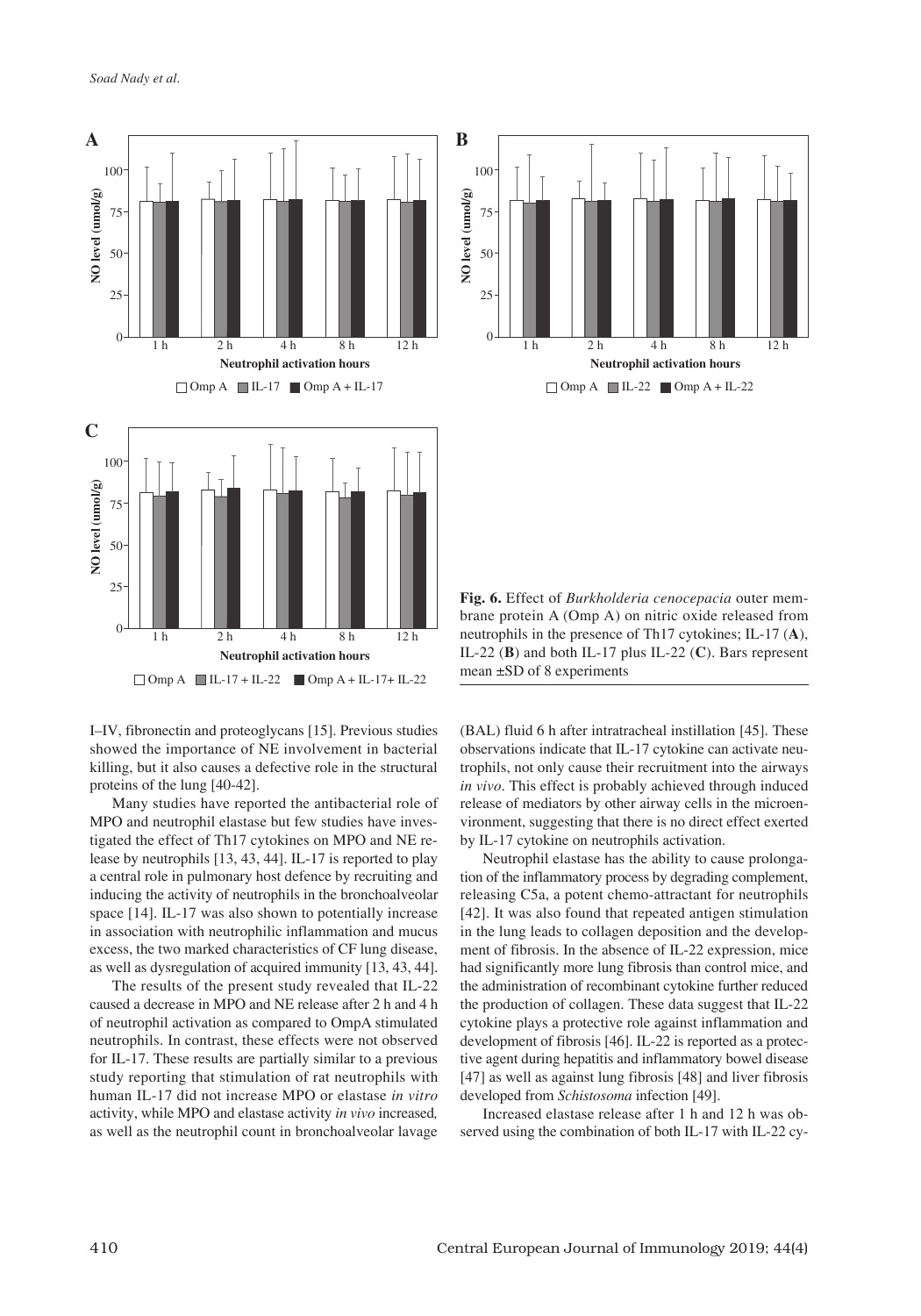tokines, in contrast to their effect on MPO release. These data also suggest that Th17 cells may be important for the host defence against extracellular pathogens.

TNF- $\alpha$  is important for the normal response to infection, although inappropriate or excessive production can be harmful. All known responses to TNF- $\alpha$  are triggered by binding to one of two distinct receptors designated TNFR1 and TNFR2, which are differentially regulated on various cell types in normal and diseased tissues [9, 10].

Preliminary evidence that Th17 cytokines may be involved in the pathogenesis of CF results from the fact that levels of IL-17 cytokine in sputum are raised in adult patients with CF during respiratory exacerbations and decline after antibiotic therapy [16]. In the current study, IL-17 cytokine alone or in combination with IL-22 potentiates the effect of OmpA on neutrophils to release marked levels of TNF- $\alpha$  after 1 h and 12 h of activation. These results are in agreement with other studies reporting that the main proinflammatory effects of IL-17 cytokine were mediated by induction of TNF- $\alpha$ , IL-1β, chemokines (CXCL8, CXCL1, CXCL10), GM-CSF, G-CSF, IL-6 [50, 51] and metalloproteases [52]. These findings may give an insight into the functional feature of IL-17 cytokine in the recruitment, activation, and migration of neutrophils [53]. Moreover, recent studies showed that IL-17 cytokine upregulates a number of gene products involved in cell activation, growth, and proliferation, including the proinflammatory cytokines  $IL-1\beta$ and TNF- $\alpha$  in activated macrophages [54, 55].

The observed increases in TNF- $\alpha$  levels in the present study may explain the role of IL-17 cytokine and TNF- $\alpha$ in many inflammatory lung diseases, including cystic fibrosis and chronic obstructive pulmonary disease, because TNF- $\alpha$  primes the neutrophil respiratory burst; upregulates the expression of adhesion molecules, cytokines and chemokines; and at high local concentrations can stimulate ROS production in adherent neutrophils [9, 56].

IL-22 cytokine was reported to have a role during inflammatory conditions. IL-22 cytokine can induce various tissue-specific genes, including serum amyloid A, anti-microbial proteins (b-defensin, Reg3γ, lipocalin-2), and mucins [27, 57]. In the lung, if mucin production was elevated, it would lead to many complications in cystic fibrosis patients as this increase gives an optimal environment for the growth of different bacterial species [58].

In the present study, IL-22 cytokine enhanced the release of TNF-α from neutrophils stimulated with OmpA after 1 h of activation, but there was a marked decrease after 8 h. These results resemble the observations obtained by a previous study reporting that IL-22R activation drives signal transducer and activator of transcription (STAT-3) and the elevated transcription of IL-8 and TNF-α, concluding that IL-22 has both pro- and anti-inflammatory effects [59]. The significant increases of TNF- $\alpha$  levels in the current study may be explained on the basis of the dual nature of IL-22 cytokine, protective versus inflammatory,

which depends on the inflammatory context that includes the duration and amount of IL-22 present in the microenvironment, the overall cytokine milieu as well as other tissues involved in the response [46].

A synergistic effect for both IL-17 with IL-22 cytokines on the production of TNF- $\alpha$  after 12 h of neutrophil activation with OmpA was observed in the current study. So, the present results may confirm that Th17 cells are implicated in the inflammatory response against *Burkholderia* OmpA by contributing to neutrophil activation.

Additionally, combination of IL-17 and IL-22 cytokines induced the release of NE, catalase,  $H_2O_2$  and TNF- $\alpha$ from neutrophils activated with *Burkholderia* OmpA at late stages of activation. However, IL-22 alone or IL-17 alone decreased the MPO, catalase and NE levels at early stages of neutrophil activation. In conclusion, Th17 cytokines show differential effects on neutrophils activated with *Burkholderia cenocepacia* outer membrane protein A.

#### **Acknowledgments**

The authors would like to thank the Egyptian Science and Technology Development Fund (STDF) for supporting this study through grant No. 1814 awarded to Dr Soad Nady under the framework of Egypt/US cooperation program. Also, funding from the Portuguese Foundation for Science and Technology [grants UID/BIO/04565/2013 and PTDC/BIA-MIC/1615/2014 and the Post-doc grant SFRH/BPD/102006/2014 to SAS] and from Programa Operacional Regional de Lisboa 2020 [Project N. 007317] is acknowledged.

*The authors declare no conflict of interest.*

#### **References**

- 1. Koebnik R, Locher KP, Van Gelder P (2000): Structure and function of bacterial outer membrane proteins: barrels in a nutshell. Mol Microbiol 37: 239-253.
- 2. Weiser JN, Gotschlich EC (1991): Outer membrane protein A (OmpA) contributes to serum resistance and pathogenicity of Escherichia coli K-1. Infect Immun 59: 2252-2258.
- 3. Makidon PE, Knowlton J, Groom JV 2nd, et al. (2010): Induction of immune response to the 17 kDa OMPA Burkholderia cenocepacia polypeptide and protection against pulmonary infection in mice after nasal vaccination with an OMP nanoemulsion-based vaccine. Med Microbiol Immunol 199: 81-92.
- 4. Sousa SA, Morad M, Feliciano JR, et al. (2016): The Burkholderia cenocepacia OmpA-like protein BCAL2958: identification, characterization, and detection of anti-BCAL2958 antibodies in serum from B. cepacia complex-infected cystic fibrosis patients. AMB Express 6: 41.
- 5. Nathan C (2006): Neutrophils and immunity: challenges and opportunities. Nat Rev Immunol 6: 173-182.
- 6. Costa D, Marques AP, Reis RL, et al. (2006): Inhibition of human neutrophil oxidative burst by pyrazolone derivatives. Free Radic Biol Med 40: 632-640.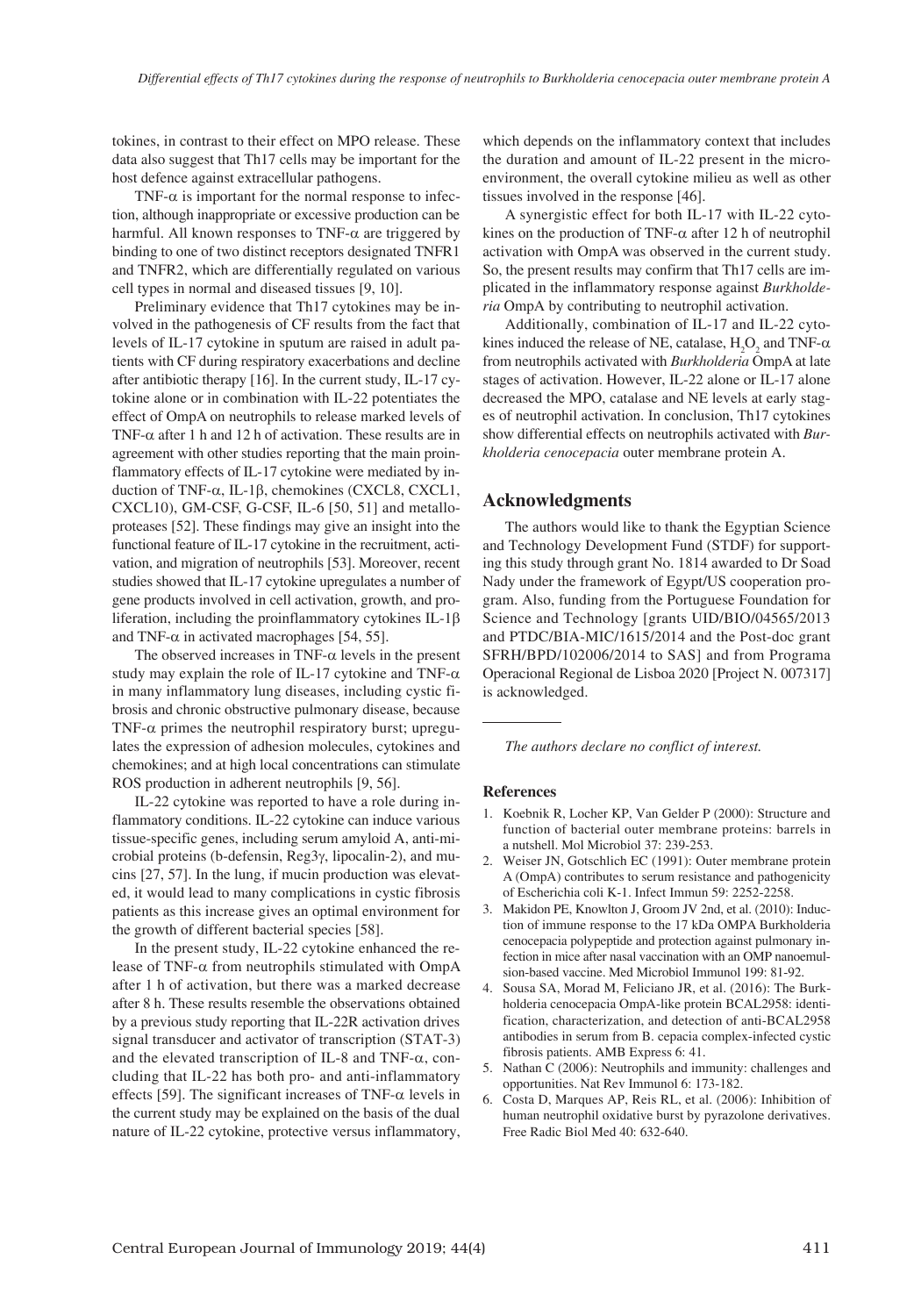- 7. Scott DA, Krauss J (2012): Neutrophils in periodontal inflammation. Front Oral Biol 15: 56-83.
- 8. Urban CF, Reichard U, Brinkmann V, Zychlinsky A (2006): Neutrophil extracellular traps capture and kill Candida albicans yeast and hyphal forms. Cell Microbiol 8: 668-676.
- 9. Bradley JR (2008): TNF-mediated inflammatory disease. J Pathol 214: 149-160.
- 10. Petit-Bertron AF, Tabary O, Corvol H, et al. (2008): Circulating and airway neutrophils in cystic fibrosis display different TLR expression and responsiveness to interleukin-10. Cytokine 41: 54-60.
- 11. Rutitzky LI, Stadecker MJ (2006): CD4 T cells producing pro-inflammatory interleukin-17 mediate high pathology in schistosomiasis. Mem Inst Oswaldo Cruz 101 Suppl 1: 327- 330.
- 12. Stockinger B, Veldhoen M (2007): Differentiation and function of Th17 T cells. Curr Opin Immunol 19: 281-286.
- 13. Cua DJ, Tato CM (2007): Innate IL-17-producing cells: the sentinels of the immune system. Nat Rev Immunol 10: 479- 489.
- 14. Linden A, Laan M, Anderson GP (2005): Neutrophils, interleukin-17A and lung disease. Eur Respir J 25: 159-172.
- 15. Hartl D, Latzin P, Hordijk P, et al. (2007): Cleavage of CXCR1 on neutrophils disables bacterial killing in cystic fibrosis lung disease. Nat Med 13: 1423-1430.
- 16. McAllister F, Henry A, Kreindler JL, et al. (2005): Role of IL-17A, IL-17F, and the IL-17 receptor in regulating growth-related oncogene-alpha and granulocyte colony-stimulating factor in bronchial epithelium: implications for airway inflammation in cystic fibrosis. J Immunol 175: 404-412.
- 17. El-Shorbagy A, Shata MT, Mohey MA, Nady S (2016): Differential effects of t helper-17 cytokines on the functions of granulocytes isolated from schistosoma mansoni-infected patients and healthy individuals. J Arab Soc Med Res 11: 29-36.
- 18. Green LC, Wagner DA, Glogowski J, et al. (1982): Analysis of nitrate, nitrite, and [15N]nitrate in biological fluids. Anal Biochem 126: 131-138.
- 19. Fossati P, Prencipe L, Berti G (1980): Use of 3,5-dichloro-2-hydroxybenzenesulfonic acid/4-aminophenazone chromogenic system in direct enzymic assay of uric acid in serum and urine. Clin Chem 26: 227-231.
- 20. Choh LC, Ong GH, Vellasamy KM, et al. (2013): Burkholderia vaccines: are we moving forward? Front Cell Infect Microbiol 3: 5.
- 21. Aujla SJ, Chan YR, Zheng M, et al. (2008): IL-22 mediates mucosal host defense against Gram-negative bacterial pneumonia. Nat Med 14: 275-281.
- 22. Segal AW (2005): How neutrophils kill microbes. Annu Rev Immunol 23: 197-223.
- 23. Pelletier M, Maggi L, Micheletti A, et al. (2010): Evidence for a cross-talk between human neutrophils and Th17 cells. Blood 115: 335-343.
- 24. Mantovani A, Cassatella MA, Costantini C, Jaillon S (2011): Neutrophils in the activation and regulation of innate and adaptive immunity. Nat Rev Immunol 11: 519-531.
- 25. Fu H, Belaaouaj AA, Dahlgren C, Bylund J (2003): Outer membrane protein A deficient Escherichia coli activates neutrophils to produce superoxide and shows increased susceptibility to antibacterial peptides. Microbes Infect 5: 781-788.
- 26. Jansen WT, Bolm M, Balling R, et al. (2002): Hydrogen peroxide-mediated killing of Caenorhabditis elegans by Streptococcus pyogenes. Infect Immun 70: 5202-5207.
- 27. Zheng Y, Valdez PA, Danilenko DM, et al. (2008): Interleukin-22 mediates early host defense against attaching and effacing bacterial pathogens. Nat Med 14: 282-289.
- 28. Zhang Y, Fu D, Yu F, et al. (2011): Two catalase homologs are involved in host protection against bacterial infection and oxidative stress in Crassostrea hongkongensis. Fish Shellfish Immunol 31: 894-903.
- 29. Roos D, Weening RS, Wyss SR, Aebi HE (1980): Protection of human neutrophils by endogenous catalase: studies with cells from catalase-deficient individuals. J Clin Invest 65: 1515-1522.
- 30. Klebanoff SJ, Kettle AJ, Rosen H, et al. (2013): Myeloperoxidase: a front-line defender against phagocytosed microorganisms. J Leukoc Biol 93: 185-198.
- 31. Coleman JW (2001): Nitric oxide in immunity and inflammation. Int Immunopharmacol 1: 1397-1406.
- 32. Evans TJ, Buttery LD, Carpenter A, et al. (1996): Cytokine-treated human neutrophils contain inducible nitric oxide synthase that produces nitration of ingested bacteria. Proc Natl Acad Sci U S A 93: 9553-9558.
- 33. Di Stefano A, Caramori G, Gnemmi I, et al. (2009): T helper type 17-related cytokine expression is increased in the bronchial mucosa of stable chronic obstructive pulmonary disease patients. Clin Exp Immunol 157: 316-324.
- 34. Alam MS, Akaike T, Okamoto S, et al. (2002): Role of nitric oxide in host defense in murine salmonellosis as a function of its antibacterial and antiapoptotic activities. Infect Immun 70: 3130-3142.
- 35. Jones-Carson J, Laughlin JR, Stewart AL, et al. (2012): Nitric oxide-dependent killing of aerobic, anaerobic and persistent Burkholderia pseudomallei. Nitric Oxide 27: 25-31.
- 36. Ward C, Wong TH, Murray J, et al. (2000): Induction of human neutrophil apoptosis by nitric oxide donors: evidence for a caspase-dependent, cyclic-GMP-independent, mechanism. Biochem Pharmacol 59: 305-314.
- 37. Klebanoff SJ (2005): Myeloperoxidase: friend and foe. J Leukoc Biol 77: 598-625.
- 38. Daugherty A, Dunn JL, Rateri DL, et al. (1994): Myeloperoxidase, a catalyst for lipoprotein oxidation, is expressed in human atherosclerotic lesions. J Clin Invest 94: 437-444.
- 39. Olszowska E, Olszowski S, Zgliczyński JM, et al. (1989): Enhancement of proteinase-mediated degradation of proteins modified by chlorination. Int J Biochem 21: 799-805.
- 40. Belaaouaj A (2002): Neutrophil elastase-mediated killing of bacteria: lessons from targeted mutagenesis. Microbes Infect 4: 1259-1264.
- 41. Boggs DR (1967): The kinetics of neutrophilic leukocytes in health and in disease. Semin Hematol 4: 359-386.
- 42. Belaaouaj A, Kim KS, Shapiro SD (2000): Degradation of outer membrane protein A in Escherichia coli killing by neutrophil elastase. Science 289: 1185-1188.
- 43. Aujla SJ, Dubin PJ, Kolls JK (2007): Interleukin-17 in pulmonary host defense. Exp Lung Res 33: 507-518.
- 44. Bettelli E, Oukka M, Kuchroo VK (2007): T(H)-17 cells in the circle of immunity and autoimmunity. Nat Immunol 8: 345-350.
- 45. Hoshino H, Laan M, Sjöstrand M, et al. (2000): Increased elastase and myeloperoxidase activity associated with neutrophil recruitment by IL-17 in airways in vivo. J Allergy Clin Immunol 105 (1 Pt 1): 143-149.
- 46. Zenewicz LA, Flavell RA (2011): Recent advances in IL-22 biology. Int Immunol 23: 159-163.